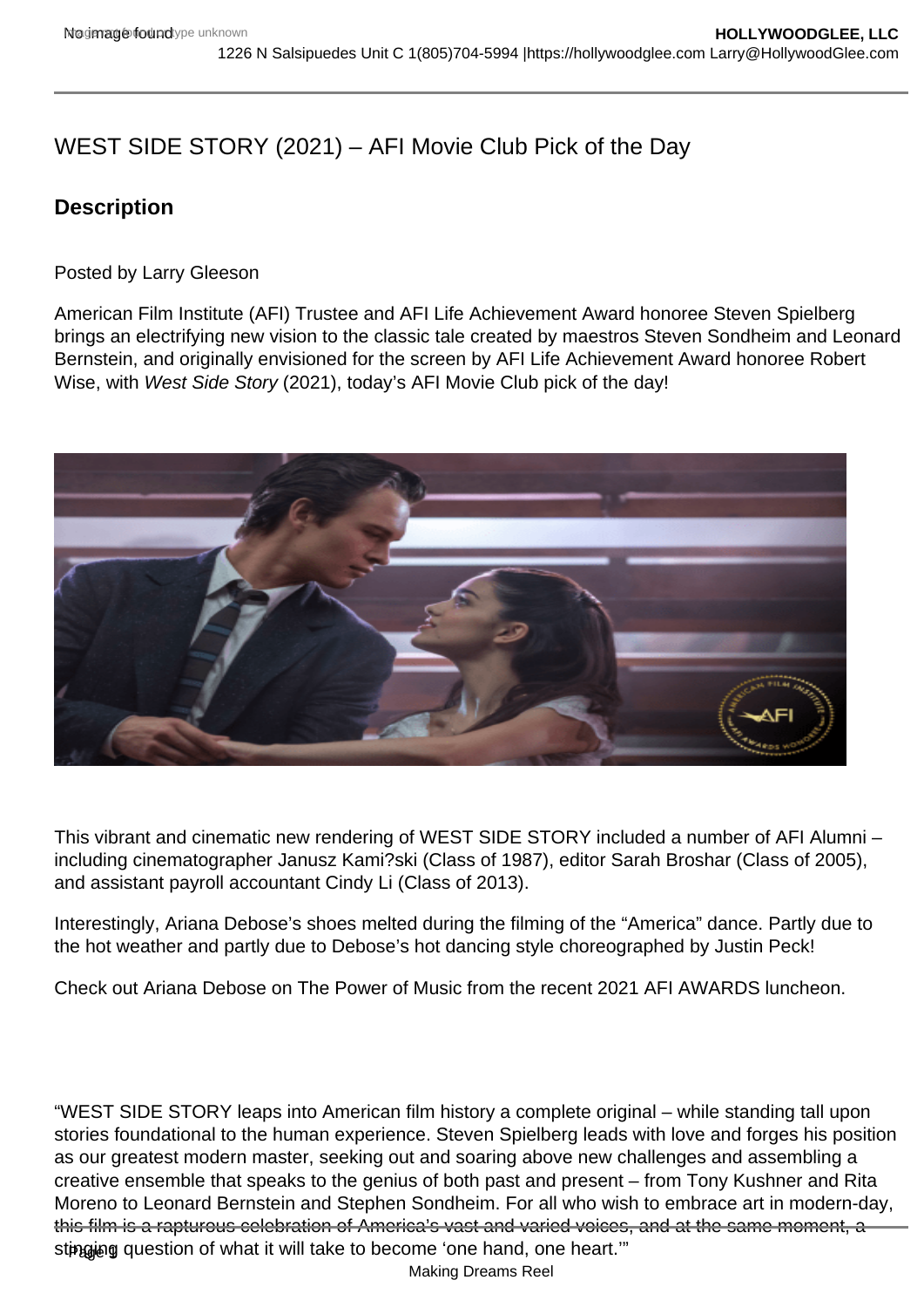### -The American Film Institute, AFI AWARDS 2021

Rita Morena, who earned an Oscar for Best Supporting Actress in the 1961 version of West Side Story, returned on the 2021 version adding a living bridge between the two versions. Moreno is also credited as an Executive Producer and in a newly envisioned role.

West Side Story (2021) is available to stream on HBO, HBO Max, and Disney among others.

#### About AFI Movie Club

AFI has created a global, virtual gathering of those who love the movies. As a non-profit, AFI Movie Club is a member-powered organization, dependent upon the support of its movie fans. To support AFI Movie Club please consider [becoming a member](https://www.afi.com/support/?Op=join) or [donating](https://www.afi.com/support/?Op=donate).

AFI Movie Club was launched as a free program to raise the nation's spirits by bringing artists and audiences together. AFI shines a spotlight on an iconic movie each day. Audiences can "gather" at AFI.com/MovieClub to find out how to watch the featured movie of the day with the use of their preexisting streaming service credentials.

#### (Source: AFI News Release)

**Category** 

- 1. #AFI
- 2. AFI Movie Club
- 3. American Film Institute

# Tags

- 1. Ariana DeBose
- 2. Cindy Li